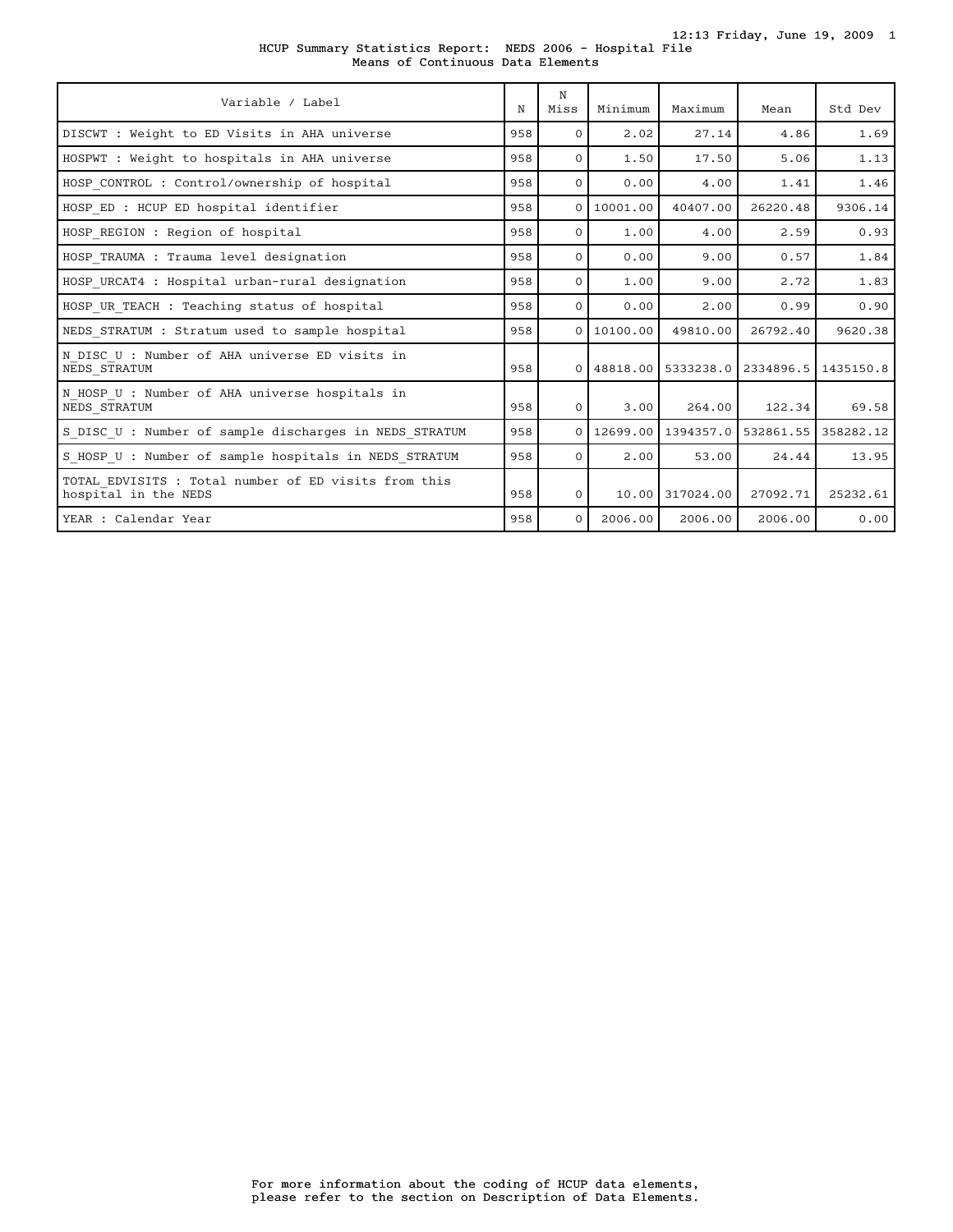# HCUP Summary Statistics Report: NEDS 2006 - Hospital File Frequency Distribution for DISCWT

| <b>DISCWT</b>   | Frequency | Percent<br>οf<br>Total |
|-----------------|-----------|------------------------|
| Non-blank   958 |           | 100.00                 |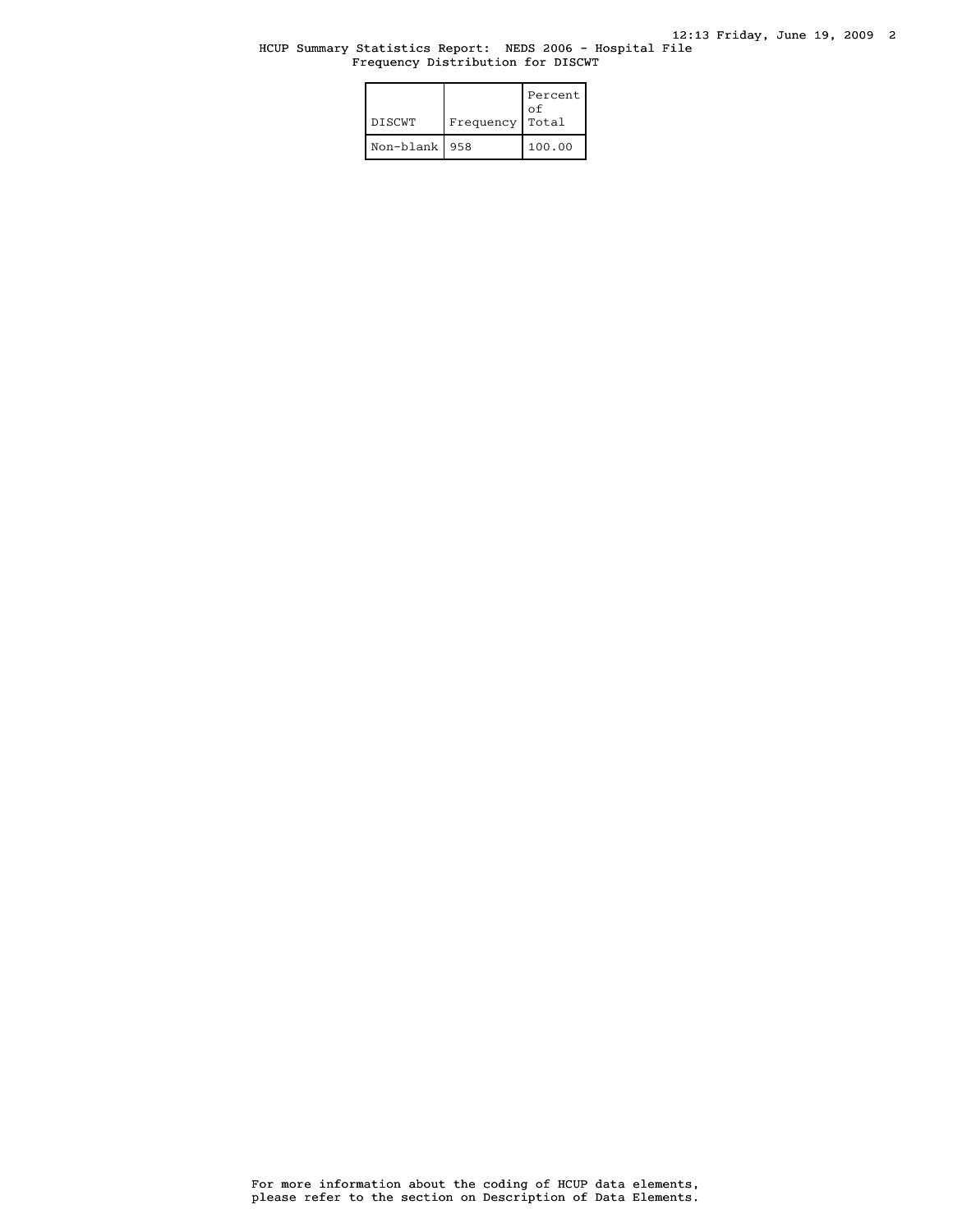# HCUP Summary Statistics Report: NEDS 2006 - Hospital File Frequency Distribution for HOSPWT

| HOSPWT          | Frequency | Percent<br>οf<br>Total |
|-----------------|-----------|------------------------|
| Non-blank   958 |           | 100.00                 |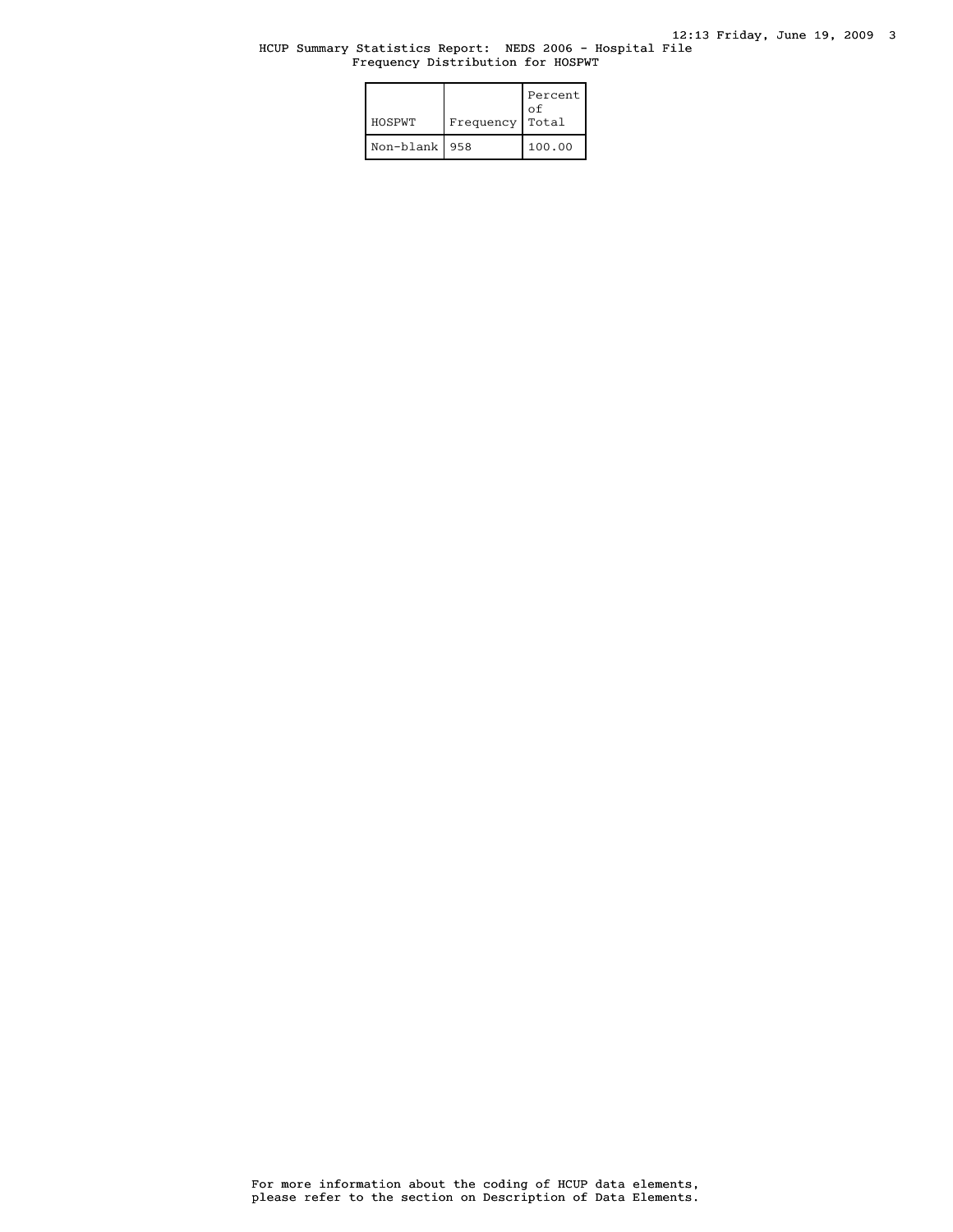# HCUP Summary Statistics Report: NEDS 2006 - Hospital File Frequency Distribution for HOSP\_CONTROL

| HOSP CONTROL                                  | Frequency | Percent<br>οf<br>Total |
|-----------------------------------------------|-----------|------------------------|
| 0: Government or private (collapsed category) | 387       | 40.40                  |
| 1: Government, non-federal (public)           | 172       | 17.95                  |
| 2: Private, not-for-profit (voluntary)        | 143       | 14.93                  |
| 3: Private, investor-owned (proprietary)      | 129       | 13.47                  |
| 4: Private (collapsed category)               | 127       | 13.26                  |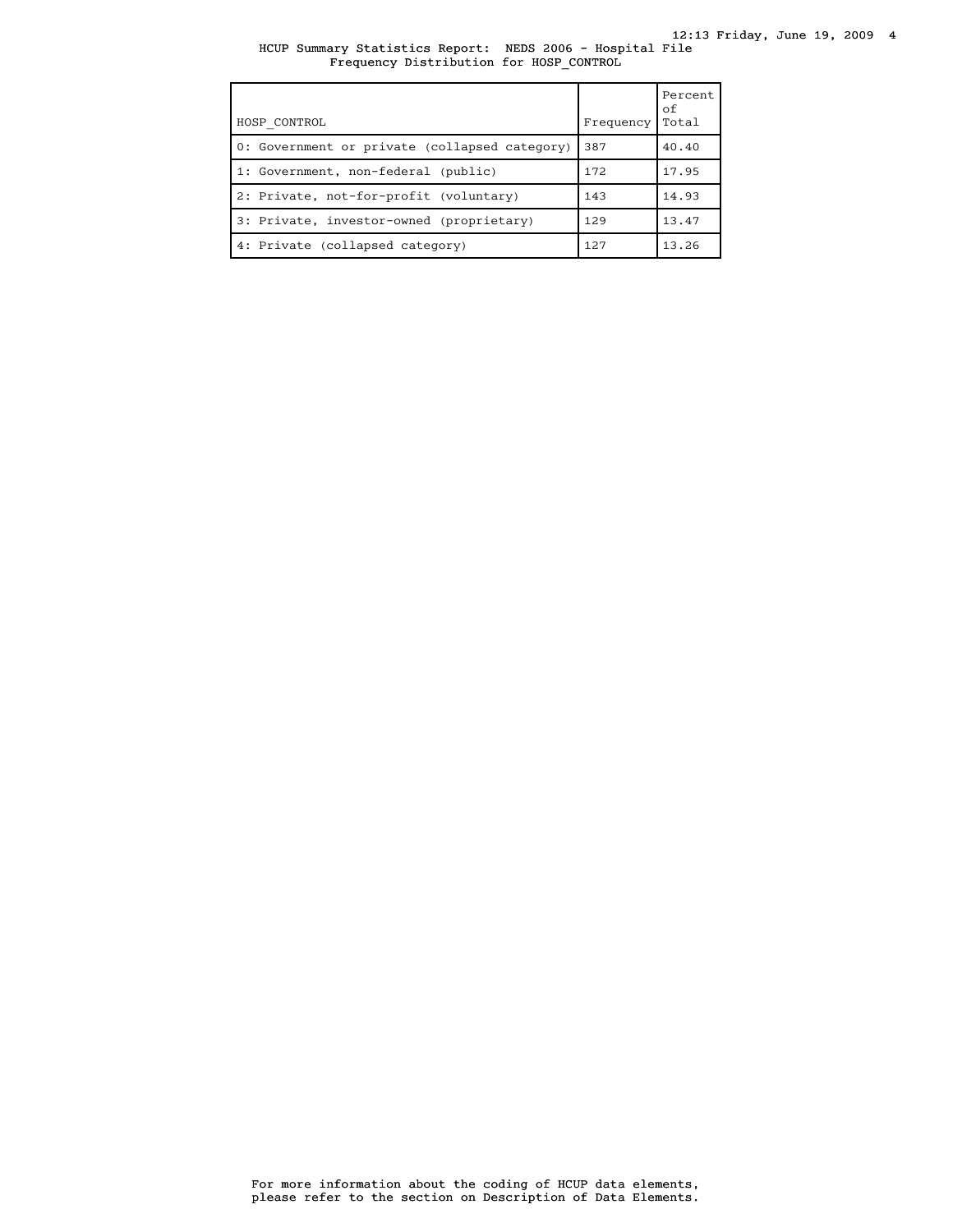#### HCUP Summary Statistics Report: NEDS 2006 - Hospital File Frequency Distribution for HOSP\_ED

| HOSP ED         | Frequency | Percent<br>οf<br>Total |
|-----------------|-----------|------------------------|
| Non-blank   958 |           | 100.00                 |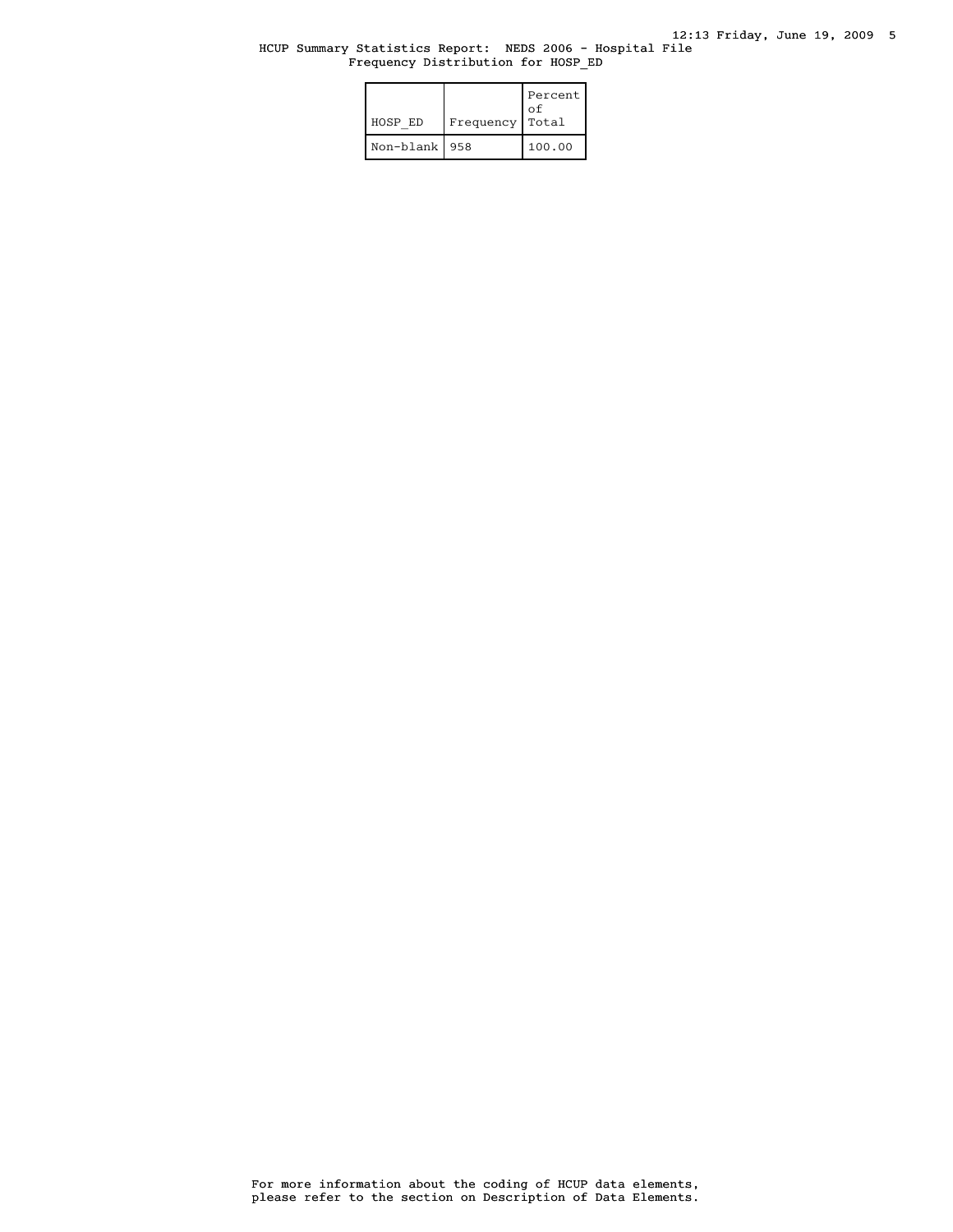# HCUP Summary Statistics Report: NEDS 2006 - Hospital File Frequency Distribution for HOSP\_REGION

| HOSP REGION  | Frequency | Percent<br>оf<br>Total |
|--------------|-----------|------------------------|
| 1: Northeast | 132       | 13.78                  |
| 2: Midwest   | 292       | 30.48                  |
| 3: South     | 367       | 38.31                  |
| 4: West      | 167       | 17.43                  |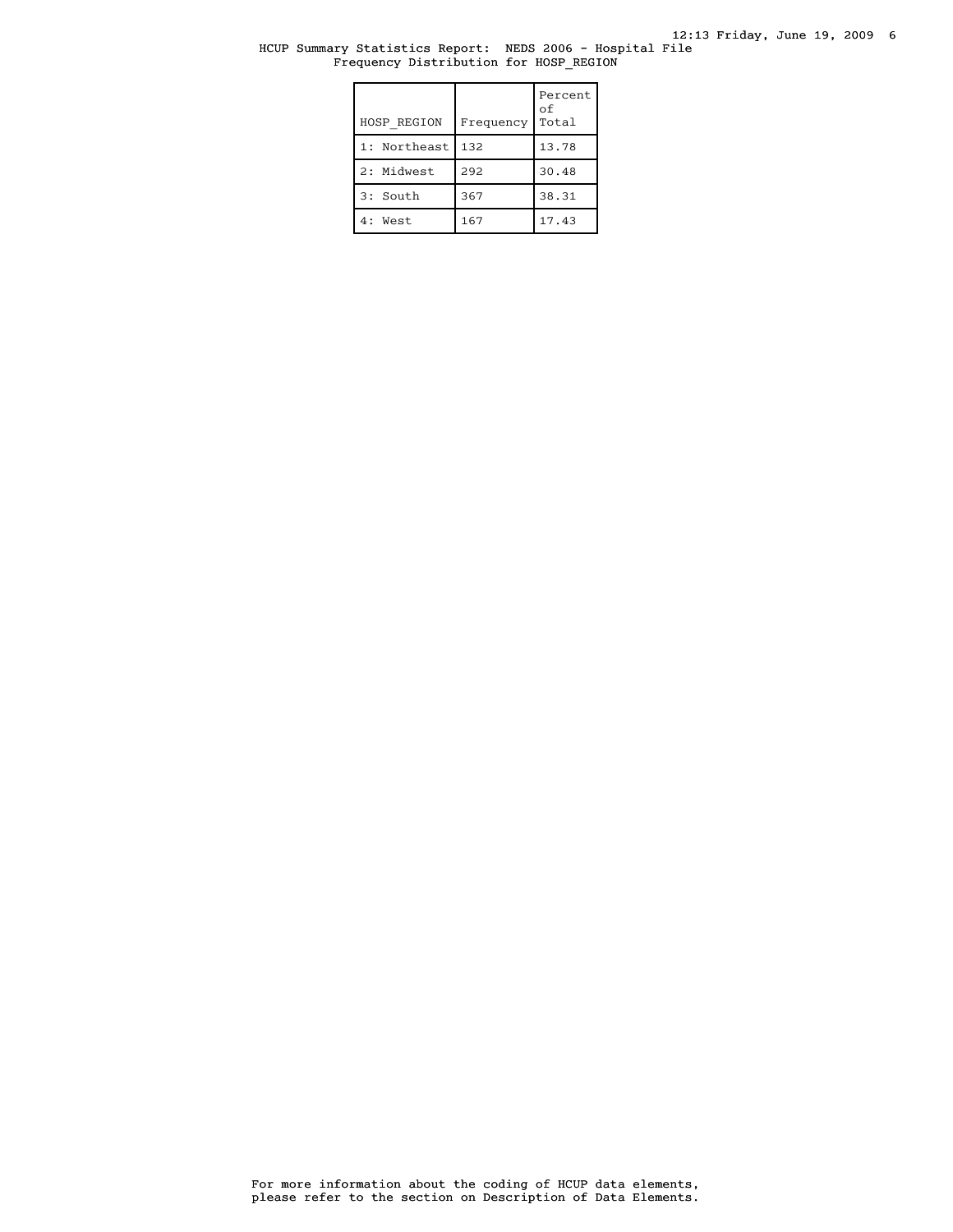# HCUP Summary Statistics Report: NEDS 2006 - Hospital File Frequency Distribution for HOSP\_TRAUMA

| HOSP TRAUMA                      | Frequency | Percent<br>оf<br>Total |
|----------------------------------|-----------|------------------------|
| 0: Non-trauma center             | 827       | 86.33                  |
| 1: Trauma center level 1         | 30        | 3.13                   |
| 2: Trauma center level 2         | 24        | 2.51                   |
| 3: Trauma center level 3         | 34        | 3.55                   |
| 8: Trauma center level 1 or 2    | 2.1       | 2.19                   |
| 9: Trauma center level 1, 2 or 3 | 22        | 2.30                   |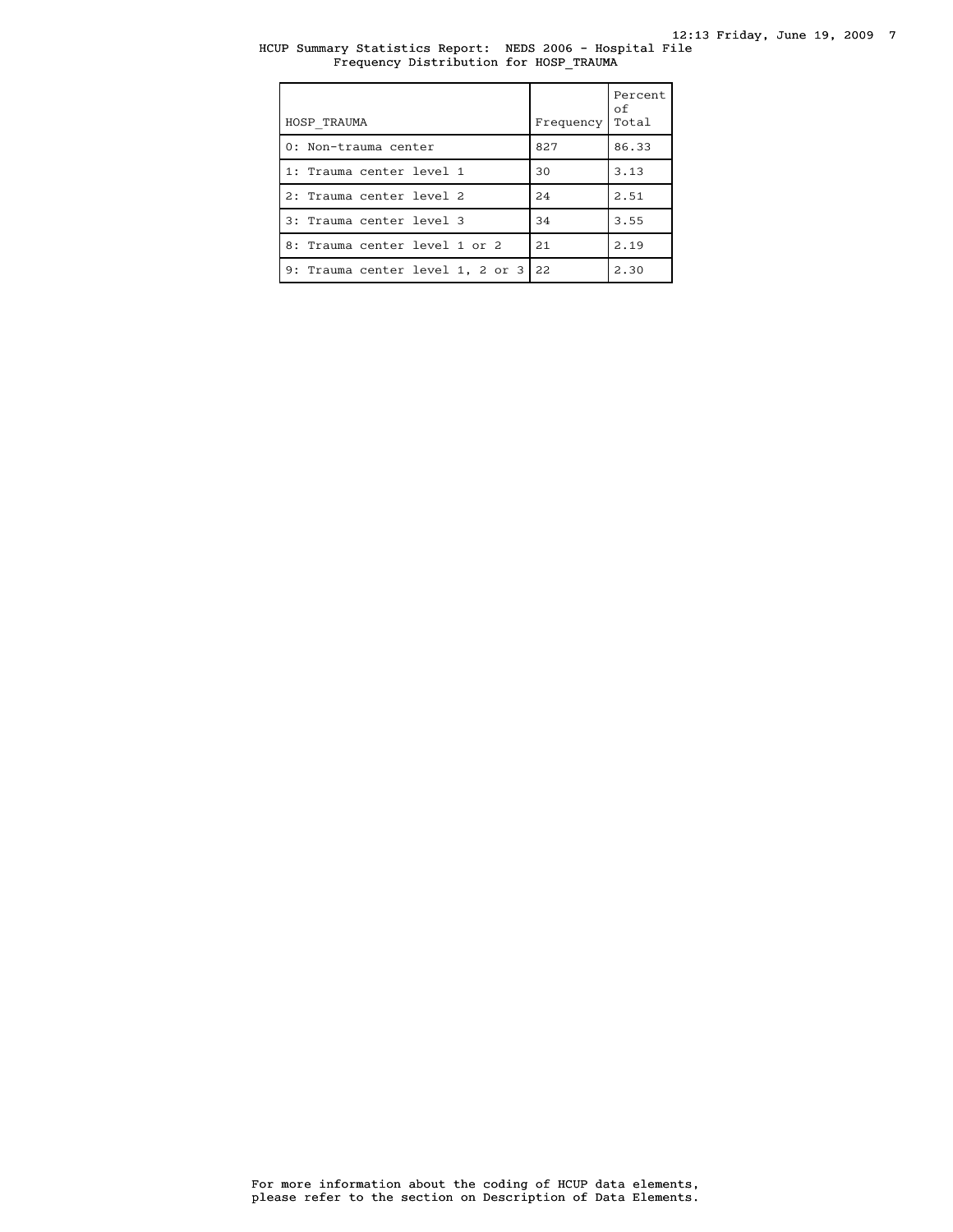HCUP Summary Statistics Report: NEDS 2006 - Hospital File Frequency Distribution for HOSP\_URCAT4

| HOSP URCAT4                                                        | Frequency | Percent<br>of<br>Total |
|--------------------------------------------------------------------|-----------|------------------------|
| 1: Large metropolitan areas with at least 1 million residents      | 295       | 30.79                  |
| 2: Small metropolitan areas with less than 1 million residents 225 |           | 23.49                  |
| 3: Micropolitan areas                                              | 154       | 16.08                  |
| 4: Not metropolitan or micropolitan                                | 221       | 23.07                  |
| 8: Metropolitan areas (1 or 2)                                     | 55        | 5.74                   |
| 9: Non metropolitan areas (3 or 4)                                 | $\leq$ 10 | $*$ **                 |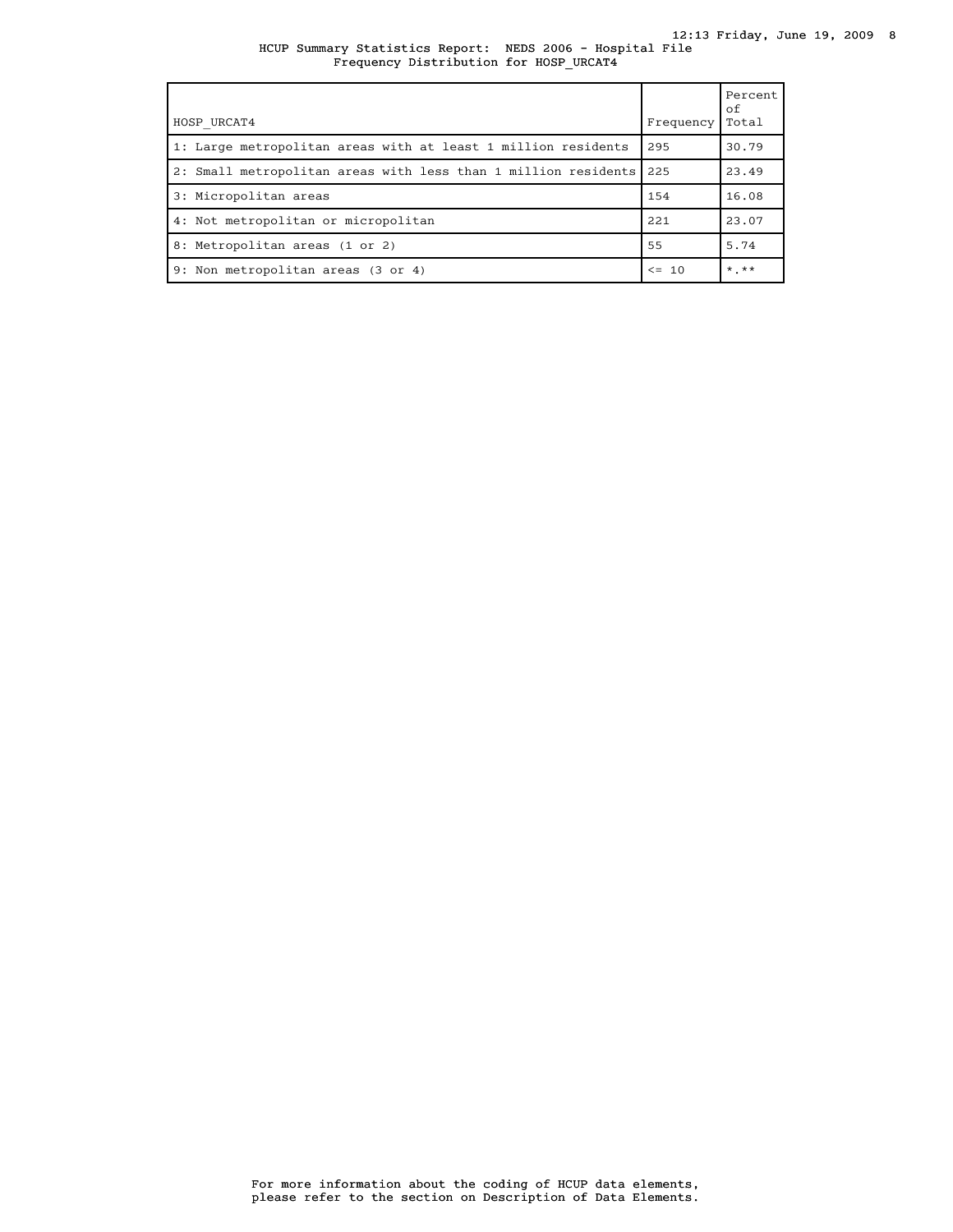# HCUP Summary Statistics Report: NEDS 2006 - Hospital File Frequency Distribution for HOSP\_UR\_TEACH

| HOSP UR TEACH               | Frequency | Percent<br>оf<br>Total |
|-----------------------------|-----------|------------------------|
| 0: Metropolitan nonteaching | 394       | 41.13                  |
| 1: Metropolitan teaching    | 181       | 18.89                  |
| 2: Non-metropolitan         | 383       | 39.98                  |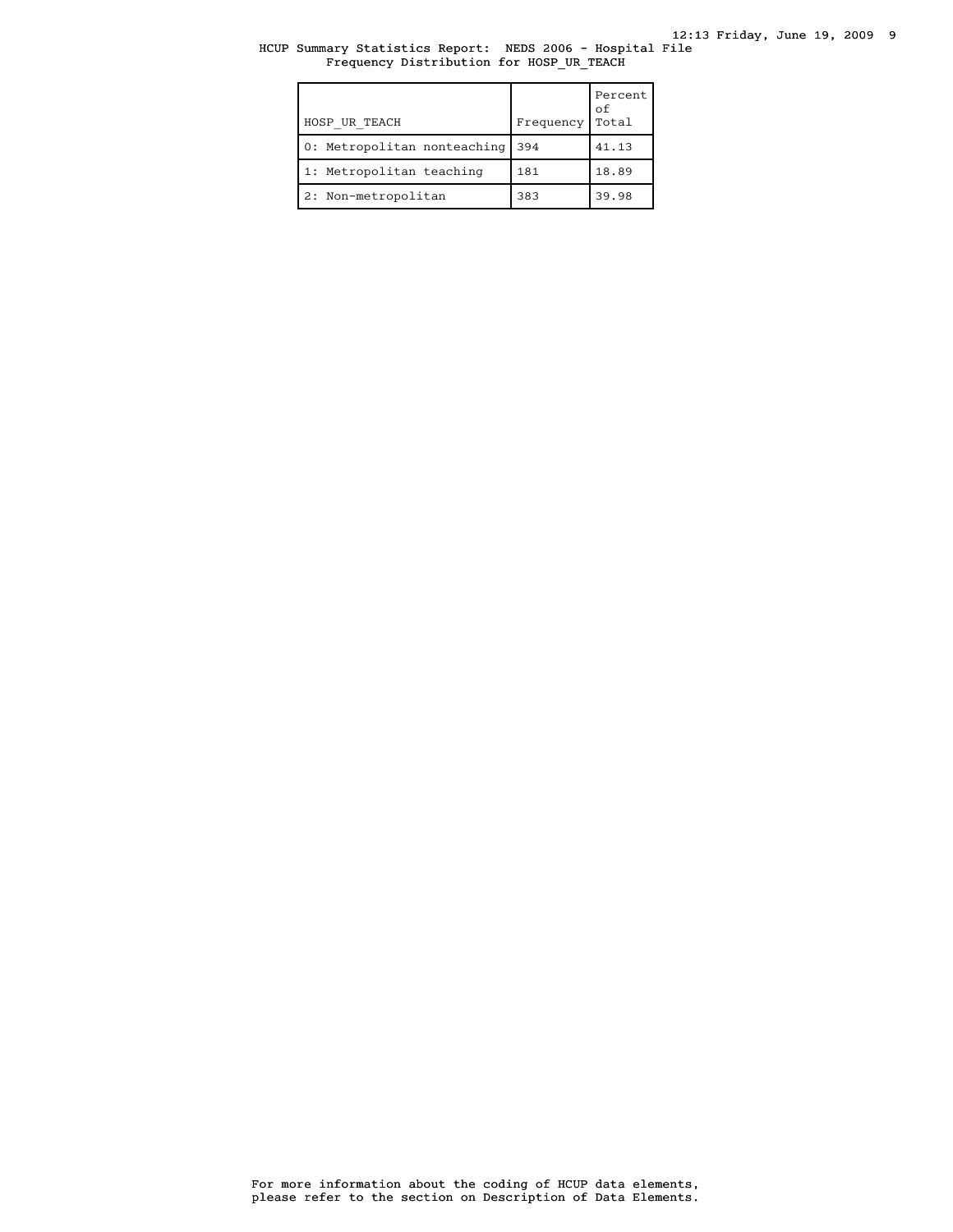# HCUP Summary Statistics Report: NEDS 2006 - Hospital File Frequency Distribution for N\_DISC\_U

| N DISC U        | Frequency | Percent  <br>†o<br>Total |
|-----------------|-----------|--------------------------|
| Non-blank   958 |           | 100.00                   |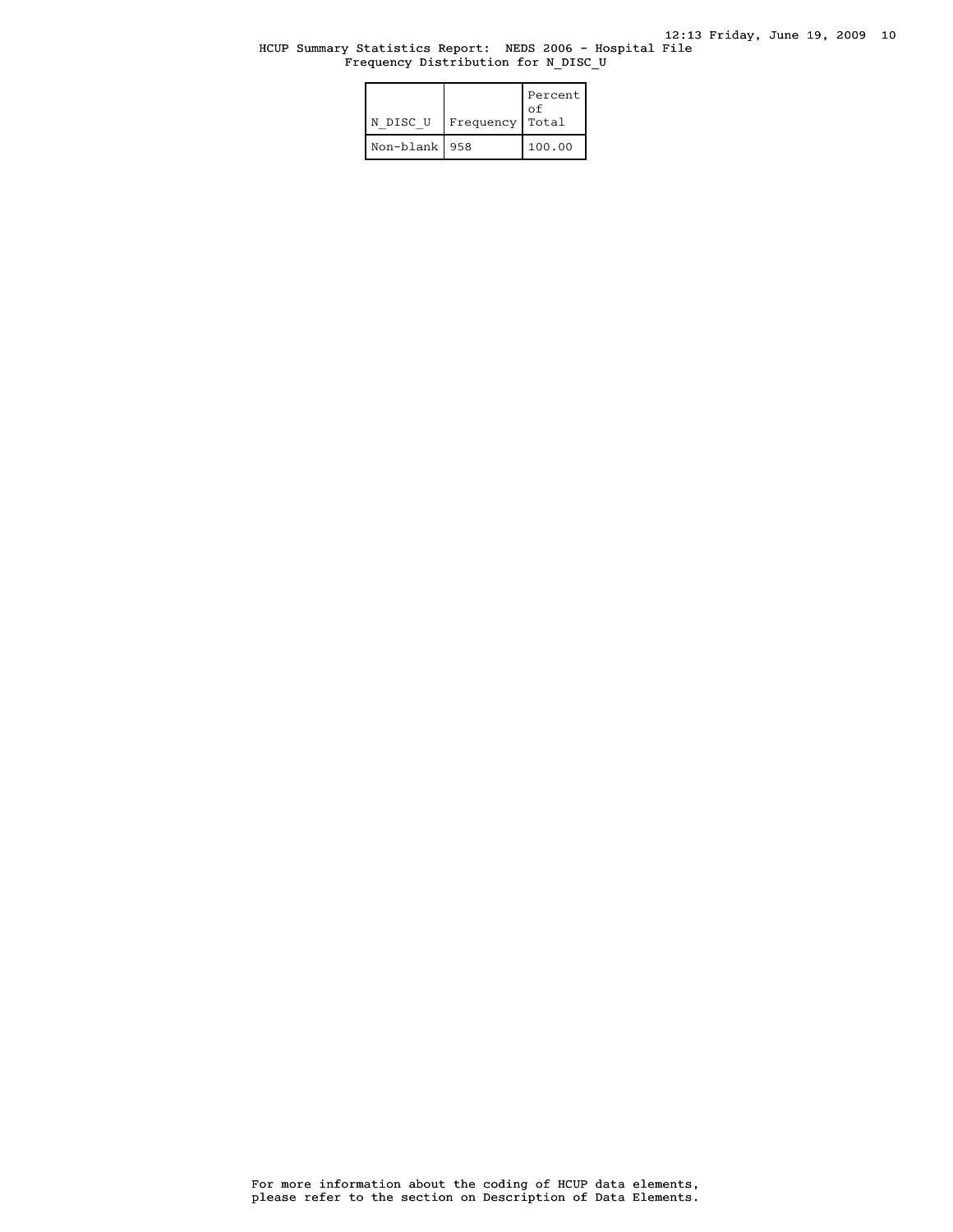## HCUP Summary Statistics Report: NEDS 2006 - Hospital File Frequency Distribution for N\_HOSP\_U

| N HOSP U        | Frequency | Percent<br>Ωf<br>Total |
|-----------------|-----------|------------------------|
| Non-blank   958 |           | 100.00                 |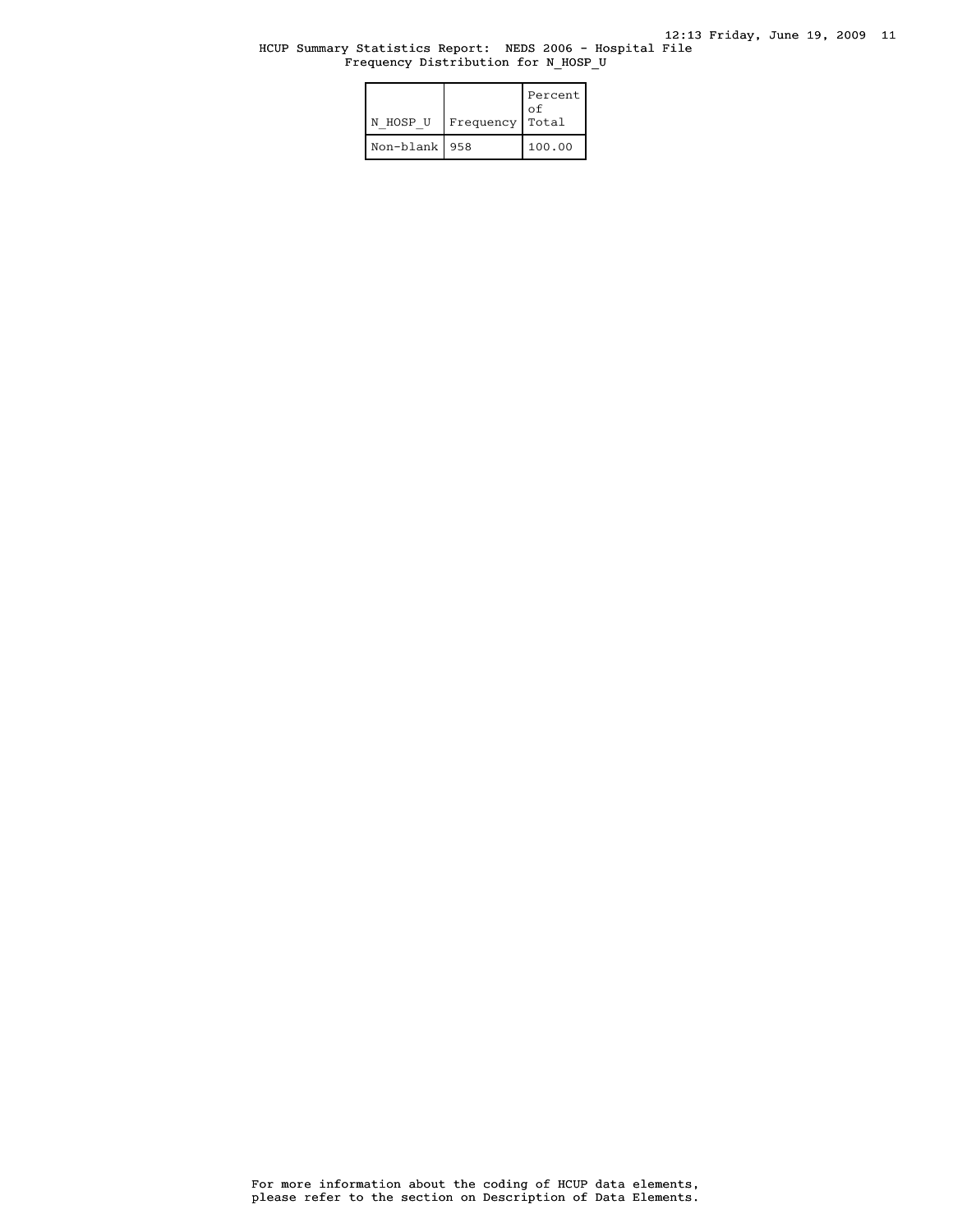# HCUP Summary Statistics Report: NEDS 2006 - Hospital File Frequency Distribution for S\_DISC\_U

| S DISC U        | Frequency | Percent<br>†o<br>Total |
|-----------------|-----------|------------------------|
| Non-blank   958 |           | 100.00                 |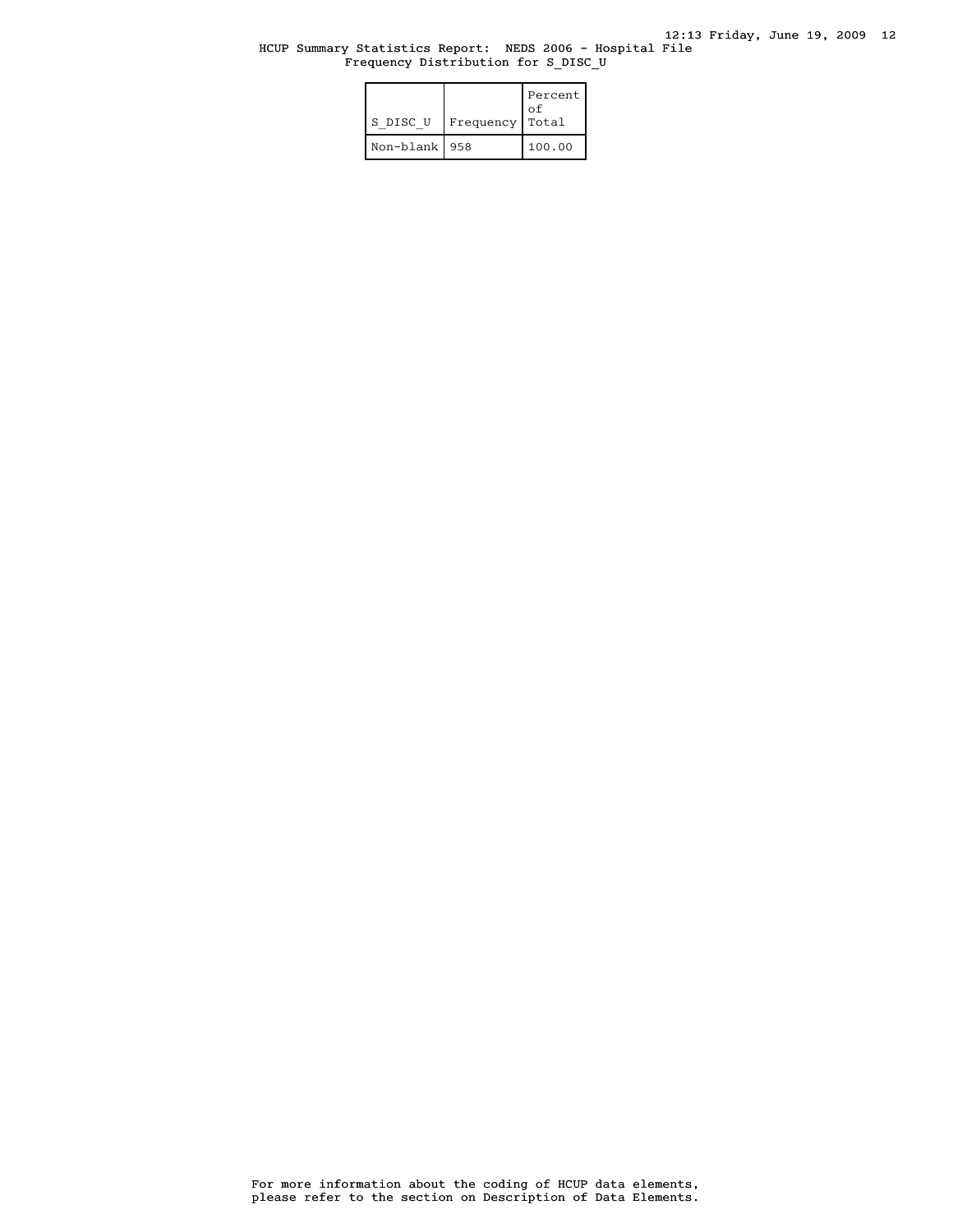#### HCUP Summary Statistics Report: NEDS 2006 - Hospital File Frequency Distribution for S\_HOSP\_U

| S HOSP U        | Frequency | Percent<br>οf<br>Total |
|-----------------|-----------|------------------------|
| Non-blank   958 |           | 100.00                 |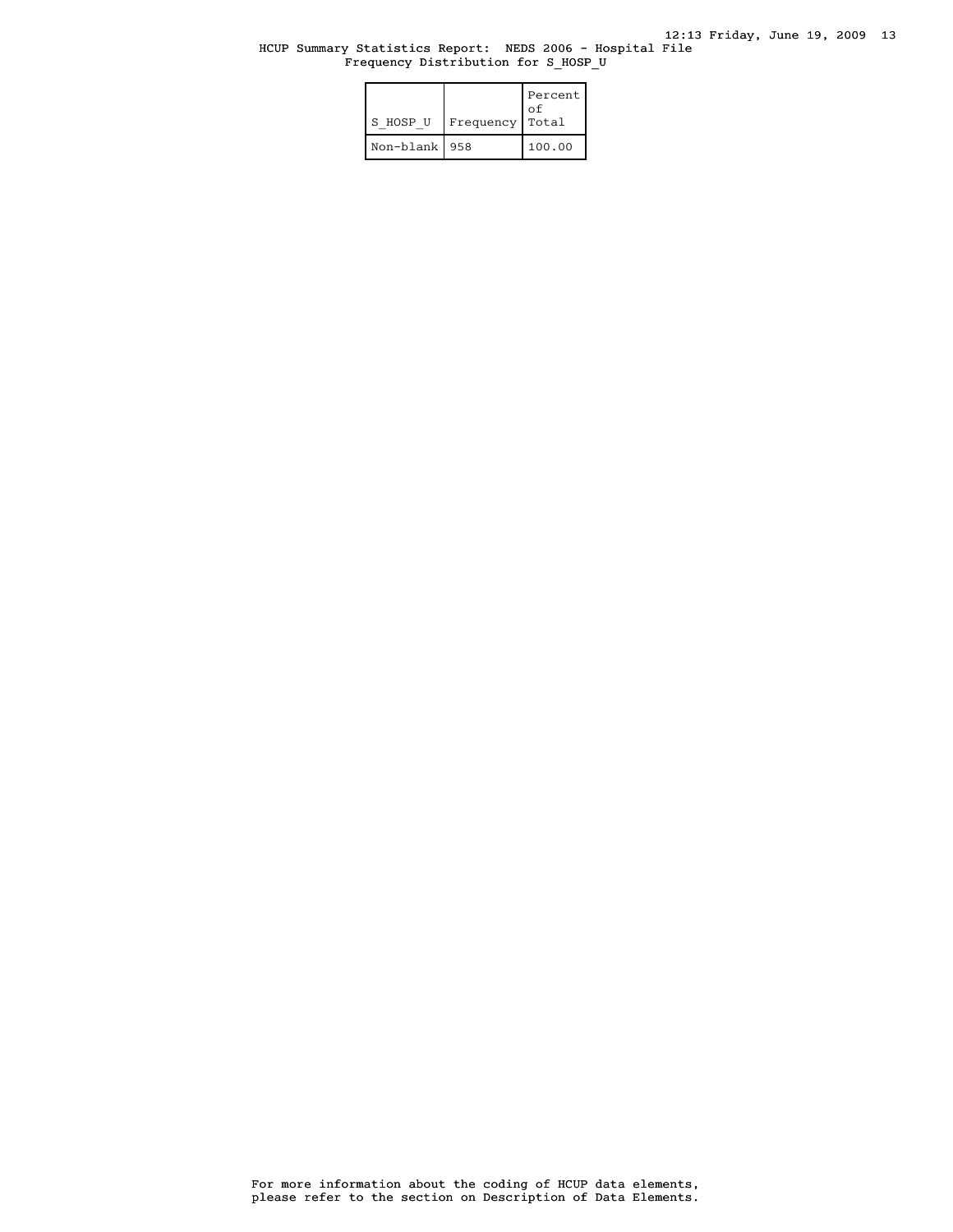## HCUP Summary Statistics Report: NEDS 2006 - Hospital File Frequency Distribution for TOTAL\_EDVISITS

| TOTAL EDVISITS   Frequency |     | Percent<br>Ωf<br>Total |
|----------------------------|-----|------------------------|
| Non-blank                  | 958 | 100.00                 |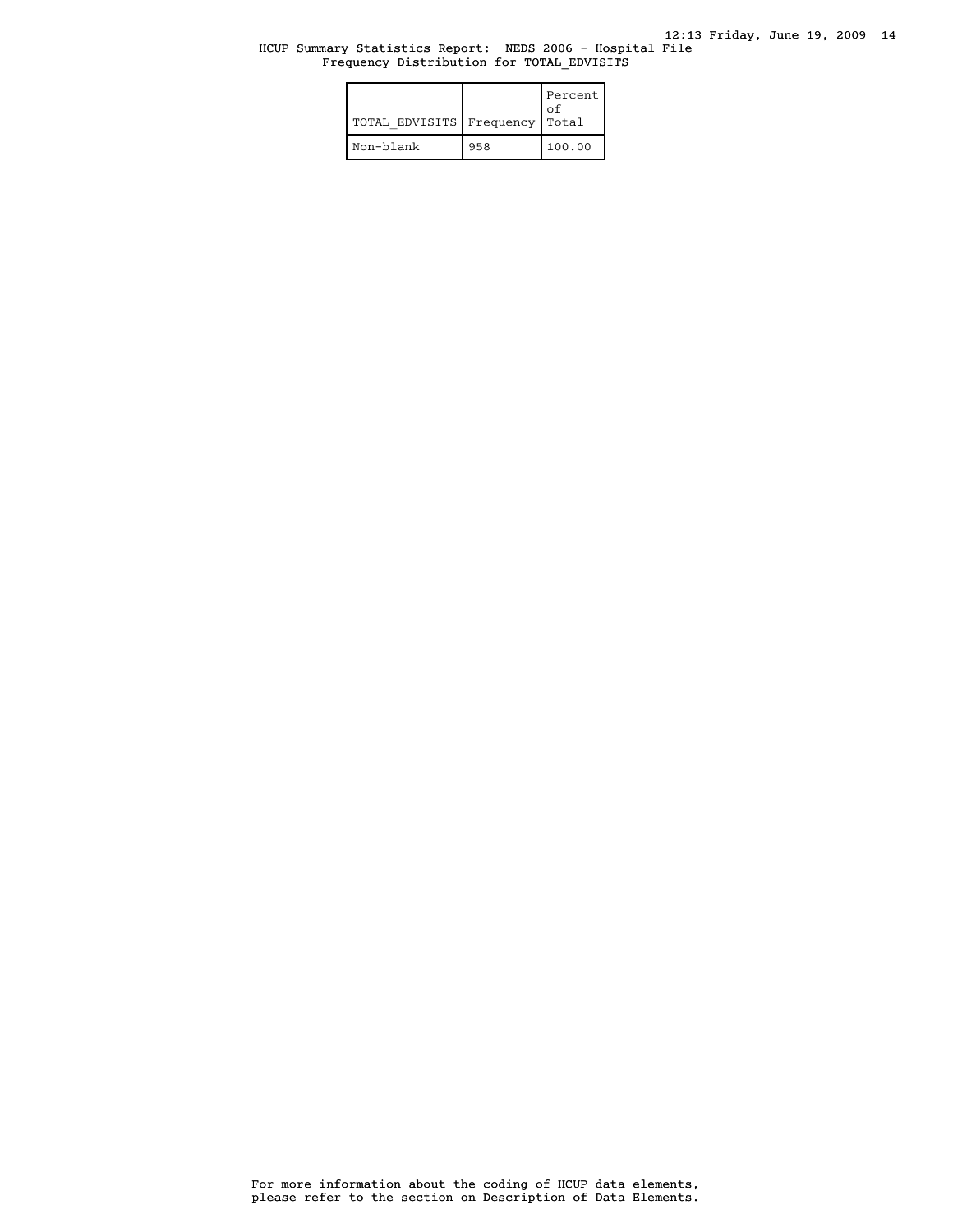# HCUP Summary Statistics Report: NEDS 2006 - Hospital File Frequency Distribution for YEAR

|          | YEAR   Frequency | Percent<br>оf<br>Total |
|----------|------------------|------------------------|
| 2006 958 |                  | 100.00                 |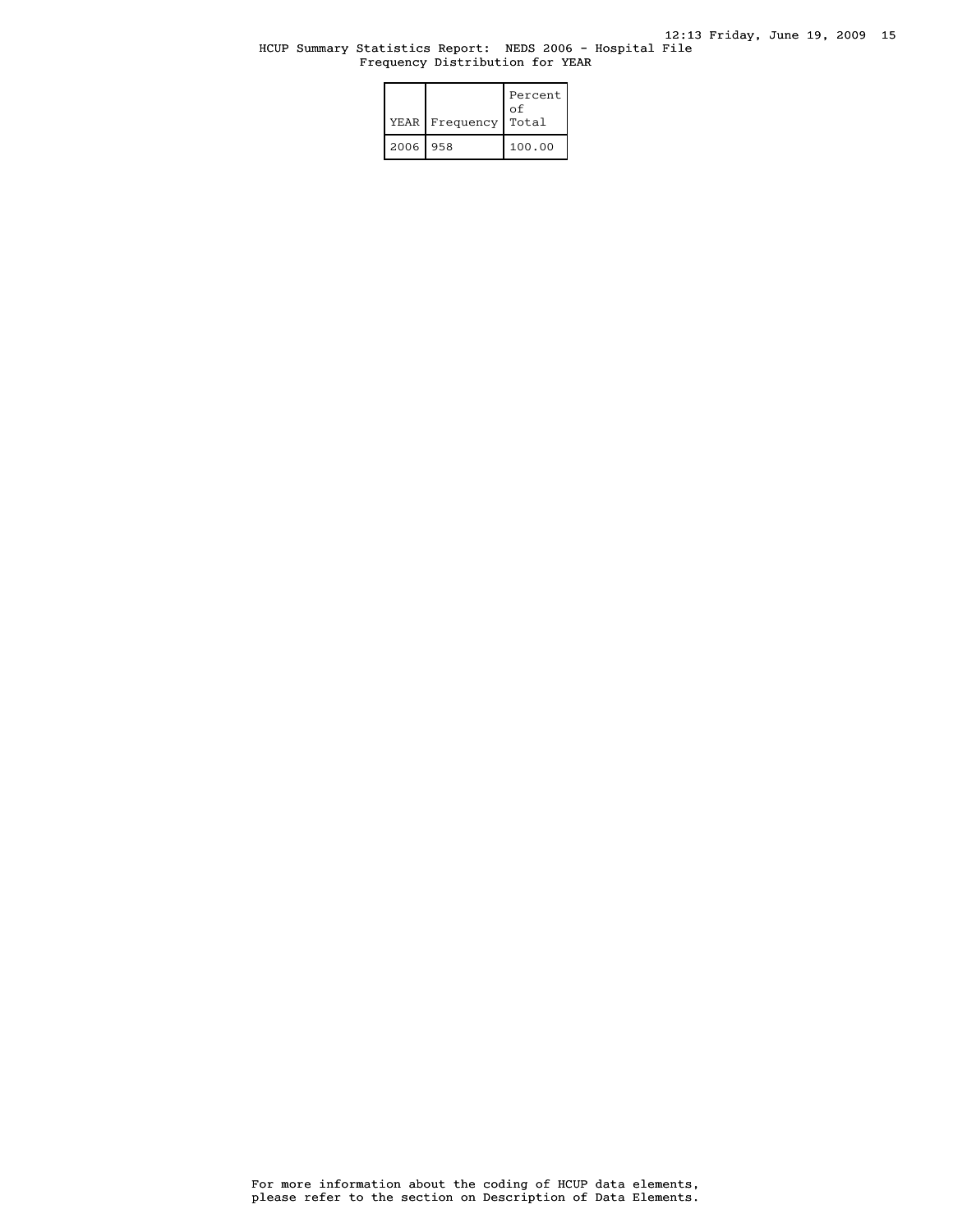Variable: DISCWT (Weight to ED Visits in AHA universe)

| Moments         |                     |                  |            |  |
|-----------------|---------------------|------------------|------------|--|
| N.              | 958                 | Sum Weights      | 958        |  |
| Mean            | 4.85668872          | Sum Observations | 4652.7078  |  |
| Std Deviation   | 1.69186002          | Variance         | 2.86239032 |  |
| Skewness        | 5.58817702 Kurtosis |                  | 63.9268278 |  |
| Uncorrected SS  | 25336.061           | Corrected SS     | 2739.30753 |  |
| Coeff Variation | 34.8356692          | Std Error Mean   | 0.05466152 |  |

| Basic Statistical Measures |                      |                     |          |  |
|----------------------------|----------------------|---------------------|----------|--|
| Location                   |                      | Variability         |          |  |
| Mean                       | 4.856689             | Std Deviation       | 1.69186  |  |
| Median                     | 4.640559<br>Variance |                     | 2.86239  |  |
| Mode<br>5.624157           |                      | Range               | 25.11514 |  |
|                            |                      | Interguartile Range | 1.10727  |  |

| Tests for Location: Mu0=0 |   |                  |                             |          |
|---------------------------|---|------------------|-----------------------------|----------|
| Test                      |   | Statistic        | Value<br>D                  |          |
| Student's $t$   t         |   | 88.85024 Pr >  t |                             | < 0.0001 |
| Sign                      | M |                  | 479   Pr > = $ M $   < 0001 |          |
| Signed Rank   S           |   |                  | $229680.5$ Pr >= $ S $      | < .0001  |

| Quantiles (Definition 5) |          |  |
|--------------------------|----------|--|
| Ouantile                 | Estimate |  |
| 100% Max                 | 27.13925 |  |
| 99%                      | 10.31506 |  |
| 95%                      | 6.74460  |  |
| 90%                      | 6.41676  |  |
| 75% 03                   | 5.37641  |  |
| 50% Median               | 4.64056  |  |
| 25% Q1                   | 4.26913  |  |
| 10%                      | 3.31927  |  |
| 5%                       | 2.95986  |  |
| 1%                       | 2.48154  |  |
| 0% Min                   | 2.02411  |  |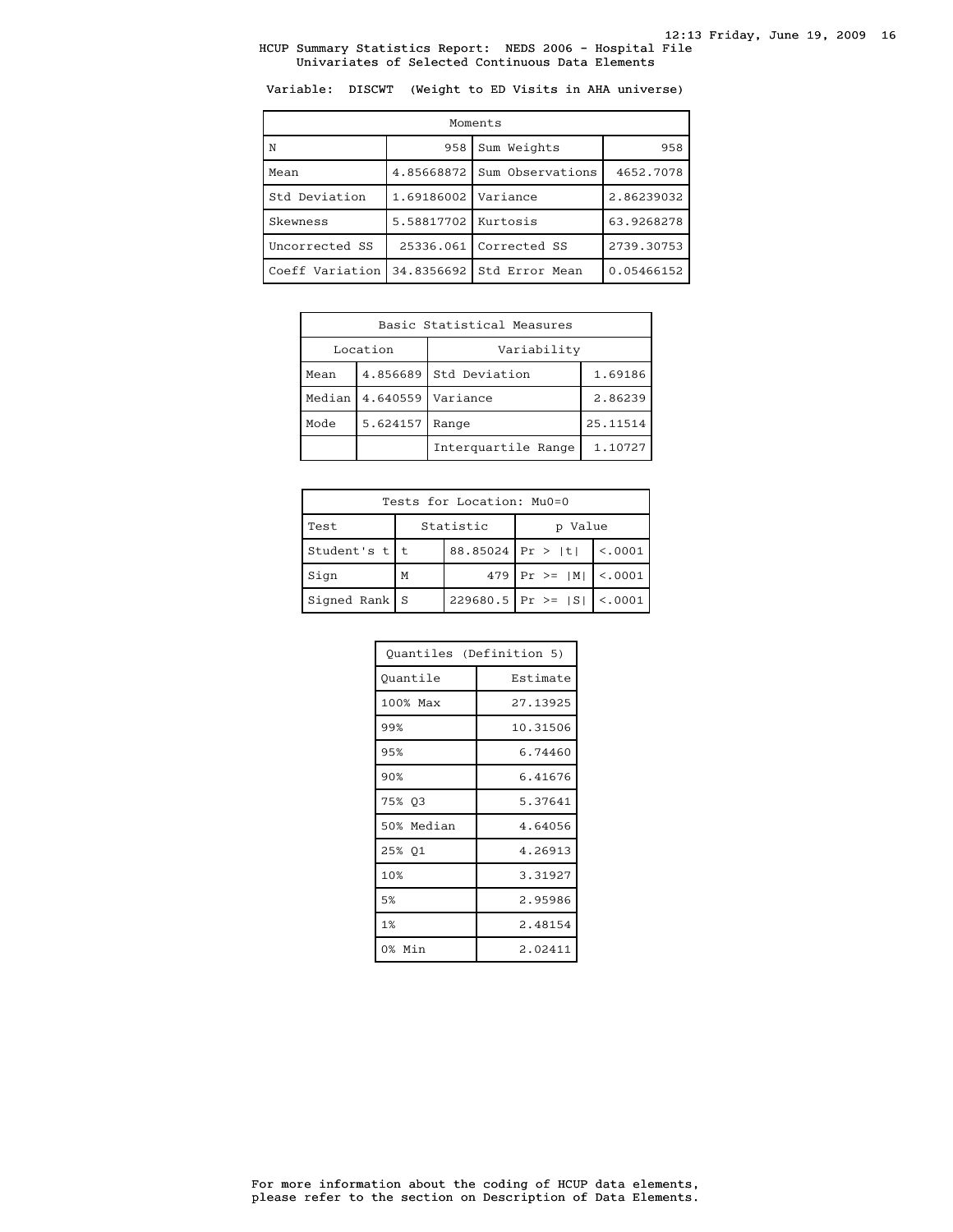Variable: HOSPWT (Weight to hospitals in AHA universe)

| Moments         |            |                  |            |  |
|-----------------|------------|------------------|------------|--|
| N               | 958        | Sum Weights      | 958        |  |
| Mean            | 5.05741127 | Sum Observations | 4845       |  |
| Std Deviation   | 1.12706874 | Variance         | 1.27028395 |  |
| Skewness        | 6.22165556 | Kurtosis         | 54.0596745 |  |
| Uncorrected SS  | 25718.8194 | Corrected SS     | 1215.66174 |  |
| Coeff Variation | 22.2854872 | Std Error Mean   | 0.03641394 |  |

| Basic Statistical Measures     |          |                     |          |  |
|--------------------------------|----------|---------------------|----------|--|
| Location                       |          | Variability         |          |  |
| Mean                           | 5.057411 | Std Deviation       | 1.12707  |  |
| Median<br>4.903994<br>Variance |          |                     | 1.27028  |  |
| Mode<br>5.000000               |          | Range               | 16.00000 |  |
|                                |          | Interguartile Range | 0.12121  |  |

| Tests for Location: Mu0=0 |   |                  |                             |          |
|---------------------------|---|------------------|-----------------------------|----------|
| Test                      |   | Statistic        | Value<br>D                  |          |
| Student's $t$   t         |   | 138.8867 Pr >  t |                             | < 0.0001 |
| Sign                      | M |                  | 479   Pr > = $ M $   < 0001 |          |
| Signed Rank   S           |   |                  | $229680.5$ Pr >= $ S $      | < .0001  |

| Quantiles (Definition 5) |          |  |
|--------------------------|----------|--|
| Quantile                 | Estimate |  |
| 100% Max                 | 17.50000 |  |
| 99%                      | 9.00000  |  |
| 95%                      | 7.20000  |  |
| 90%                      | 5.00000  |  |
| 75% 03                   | 4.95455  |  |
| 50% Median               | 4.90399  |  |
| 25% 01                   | 4.83333  |  |
| 10%                      | 4.71429  |  |
| 5%                       | 4.55556  |  |
| 1%                       | 3.66667  |  |
| 0% Min                   | 1.50000  |  |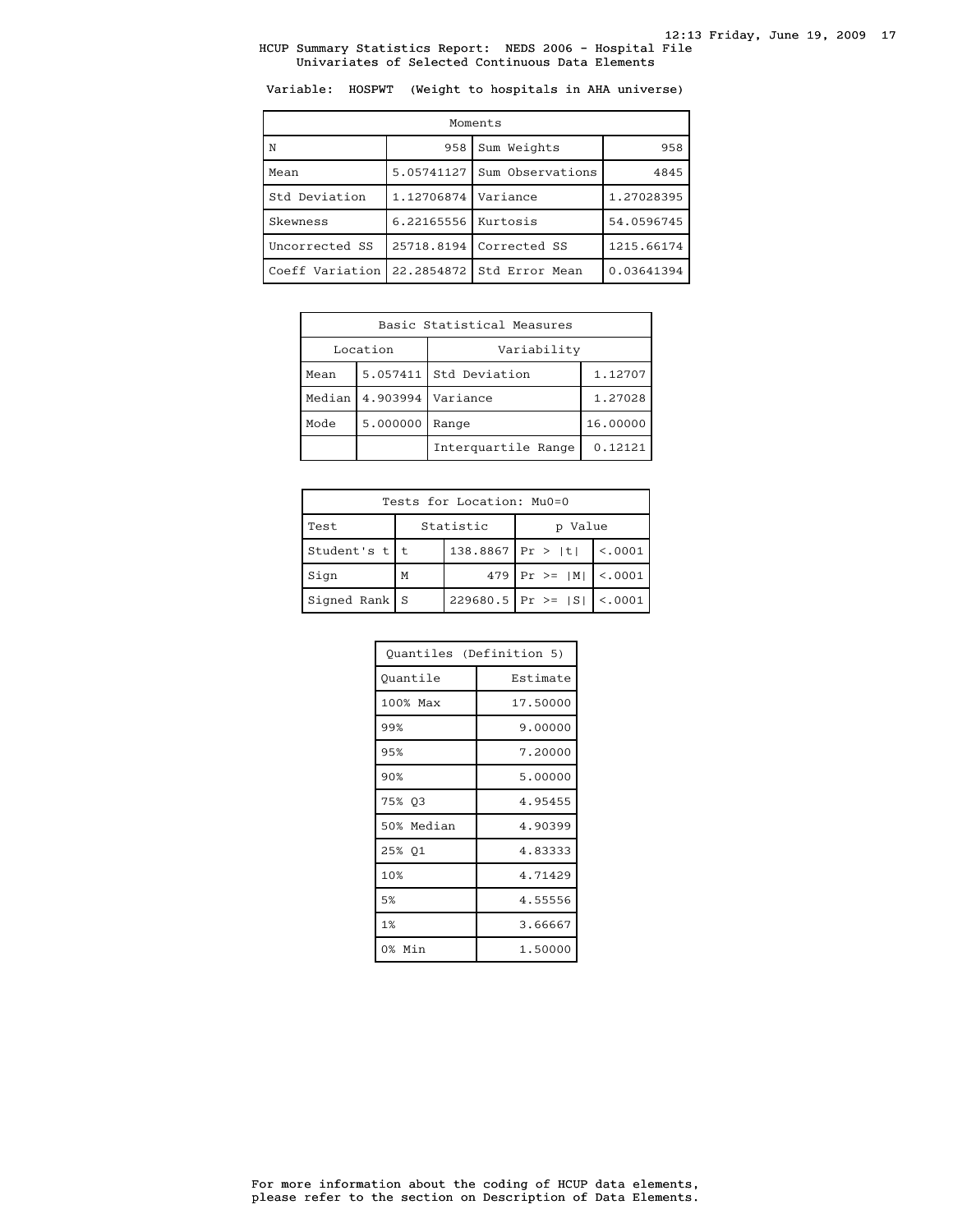Variable: N\_DISC\_U (Number of AHA universe ED visits in NEDS\_STRATUM)

| Moments         |            |                  |              |  |
|-----------------|------------|------------------|--------------|--|
| ١N              | 958        | Sum Weights      |              |  |
| Mean            | 2334896.49 | Sum Observations | 2236830841   |  |
| Std Deviation   | 1435150.83 | Variance         | 2.05966E12   |  |
| Skewness        | 0.59335837 | Kurtosis         | $-0.6754909$ |  |
| Uncorrected SS  | 7.19386E15 | Corrected SS     | 1.97109E15   |  |
| Coeff Variation | 61.4652868 | Std Error Mean   | 46367.6185   |  |

| Basic Statistical Measures |         |                     |            |  |
|----------------------------|---------|---------------------|------------|--|
| Location                   |         | Variability         |            |  |
| Mean                       | 2334896 | Std Deviation       | 1435151    |  |
| Median                     | 1958330 | Variance            | 2.05966E12 |  |
| 1326926<br>Mode            |         | Range               | 5284420    |  |
|                            |         | Interguartile Range | 2082068    |  |

| Tests for Location: Mu0=0 |                    |           |                               |         |
|---------------------------|--------------------|-----------|-------------------------------|---------|
| Test                      |                    | Statistic | Value                         |         |
| Student's $t$   t         | $50.35619$ Pr >  t |           |                               | < .0001 |
| Sign                      | M                  |           | 479   Pr >= $ M $   <.0001    |         |
| $Signal Rank$ S           |                    |           | $229680.5$ Pr >= $ S $ <.0001 |         |

| Ouantiles (Definition 5) |          |
|--------------------------|----------|
| Ouantile                 | Estimate |
| 100% Max                 | 5333238  |
| 99%                      | 5333238  |
| 95%                      | 5324448  |
| 90%                      | 4680667  |
| 75% 03                   | 3393406  |
| 50% Median               | 1958330  |
| 25% 01                   | 1311338  |
| 10%                      | 718801   |
| 5%                       | 457208   |
| 1%                       | 271669   |
| 0% Min                   | 48818    |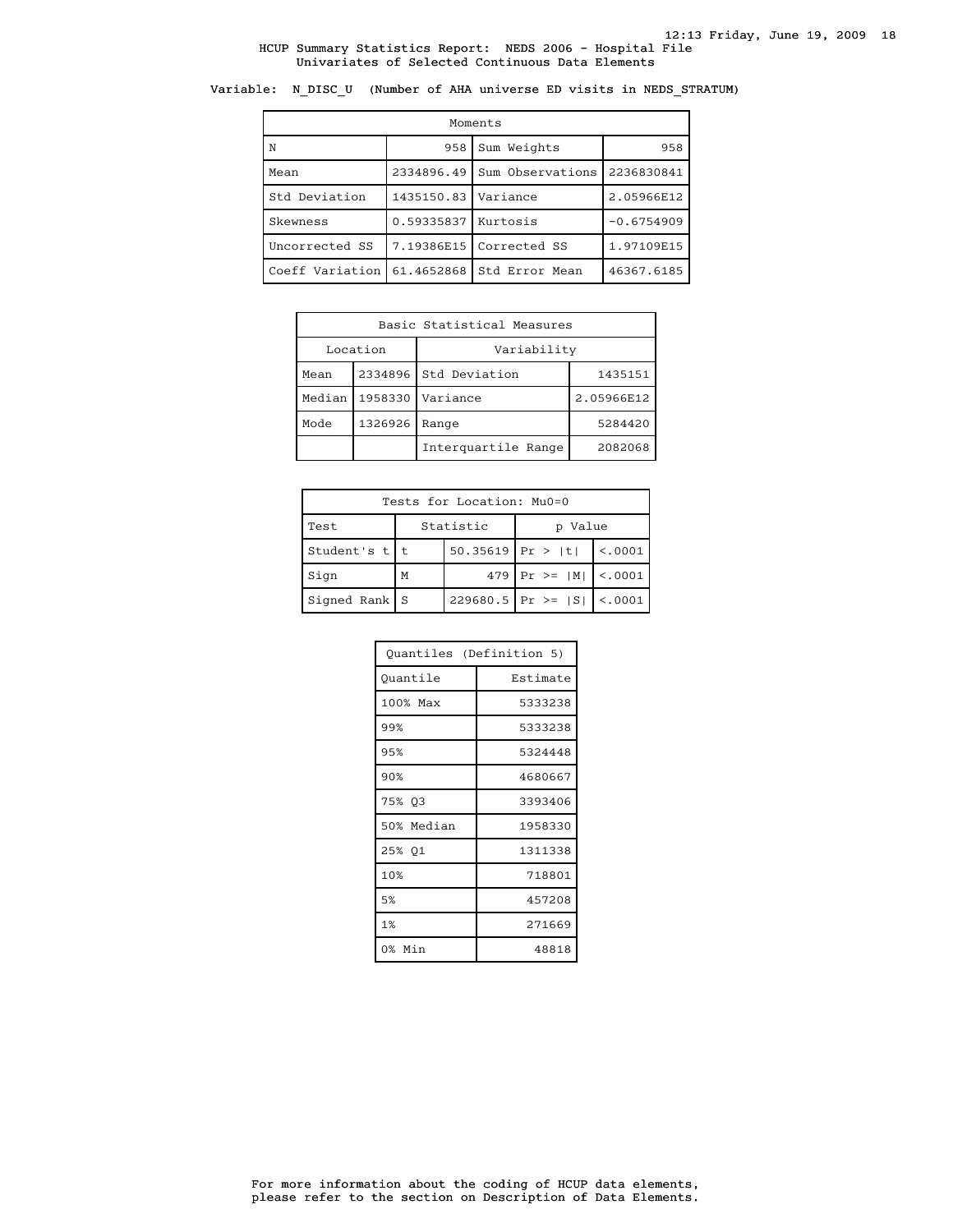Variable: N\_HOSP\_U (Number of AHA universe hospitals in NEDS\_STRATUM)

| Moments         |                       |                  |              |  |
|-----------------|-----------------------|------------------|--------------|--|
| N               | 958                   | Sum Weights      | 958          |  |
| Mean            | 122.343424            | Sum Observations | 117205       |  |
| Std Deviation   | 69.5777233            | Variance         | 4841.05958   |  |
| Skewness        | $0.23444177$ Kurtosis |                  | $-0.9778126$ |  |
| Uncorrected SS  | 18972155              | Corrected SS     | 4632894.01   |  |
| Coeff Variation | 56.8708322            | Std Error Mean   | 2.2479542    |  |

|                  | Basic Statistical Measures |                        |           |  |
|------------------|----------------------------|------------------------|-----------|--|
| Location         |                            | Variability            |           |  |
| Mean             |                            | 122.3434 Std Deviation | 69.57772  |  |
| Median           | 113,0000                   | Variance               | 4841      |  |
| Mode<br>264.0000 |                            | Range                  | 261.00000 |  |
|                  |                            | Interguartile Range    | 115.00000 |  |

| Tests for Location: Mu0=0 |                    |  |                                 |                |
|---------------------------|--------------------|--|---------------------------------|----------------|
| Test                      | Statistic          |  | p Value                         |                |
| Student's $t$   t         | $54.42434$ Pr >  t |  |                                 | $\vert$ <.0001 |
| Sign                      | M                  |  | 479   Pr >= $ M $   <.0001      |                |
| $Signal Rank$ S           |                    |  | 229680.5   Pr >= $ S $   <.0001 |                |

| Quantiles (Definition 5) |          |  |
|--------------------------|----------|--|
| Ouantile                 | Estimate |  |
| 100% Max                 | 264      |  |
| 99%                      | 264      |  |
| 95%                      | 264      |  |
| 90%                      | 213      |  |
| 75% Q3                   | 181      |  |
| 50% Median               | 113      |  |
| 25% Q1                   | 66       |  |
| 10%                      | 35       |  |
| 5%                       | 20       |  |
| 1%                       | 8        |  |
| 0% Min                   | 3        |  |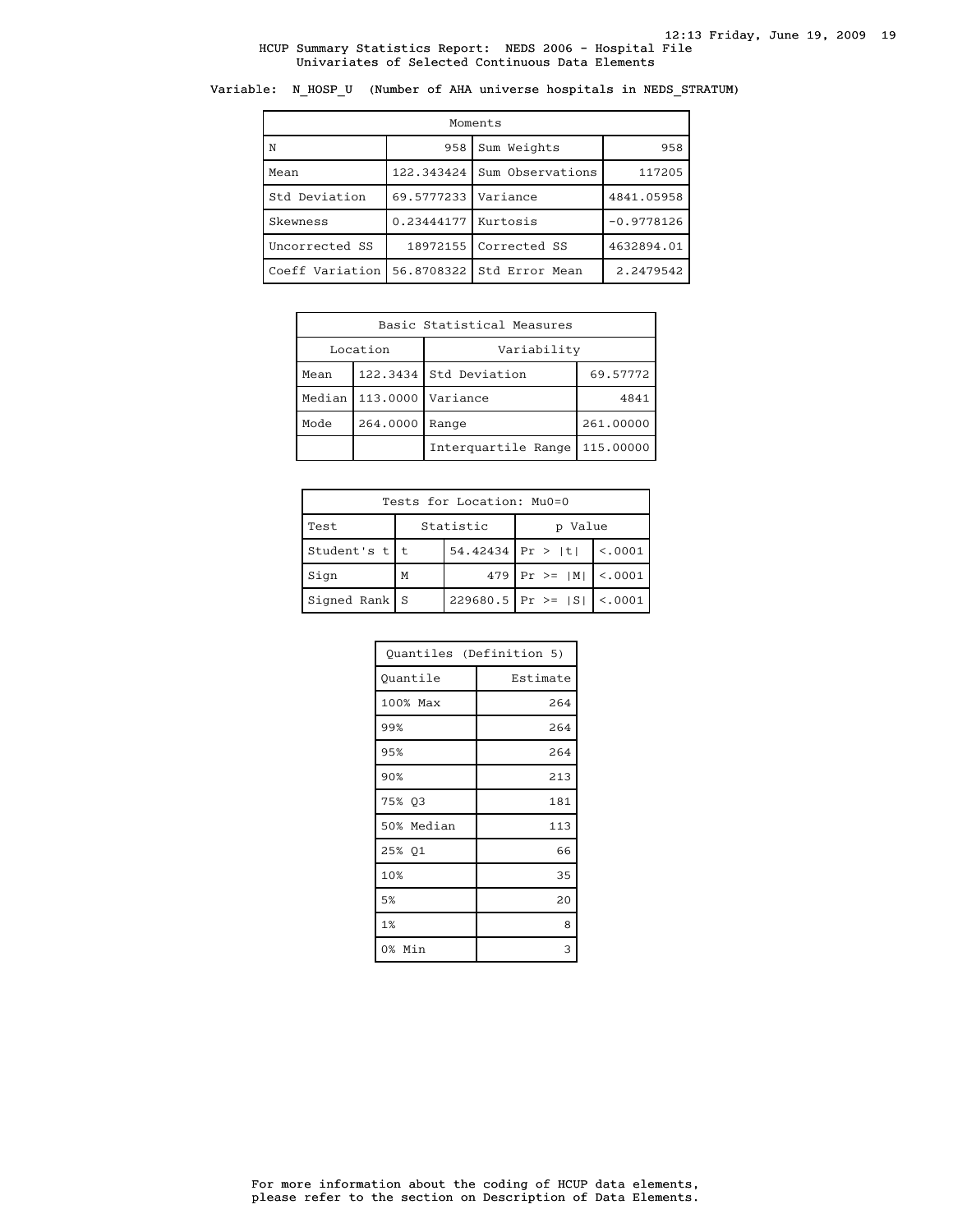# Variable: S\_DISC\_U (Number of sample discharges in NEDS\_STRATUM)

| Moments         |            |                  |              |  |
|-----------------|------------|------------------|--------------|--|
| N               | 958        | Sum Weights      | 958          |  |
| Mean            | 532861.549 | Sum Observations | 510481364    |  |
| Std Deviation   | 358282.116 | Variance         | 1.28366E11   |  |
| Skewness        | 0.58881146 | Kurtosis         | $-0.7741914$ |  |
| Uncorrected SS  | 3.94862E14 | Corrected SS     | 1.22846E14   |  |
| Coeff Variation | 67.2373747 | Std Error Mean   | 11575.5698   |  |

| Basic Statistical Measures |                     |                        |            |  |
|----------------------------|---------------------|------------------------|------------|--|
| Location                   |                     | Variability            |            |  |
| Mean                       |                     | 532861.5 Std Deviation | 358282     |  |
| Median                     | 422003.0   Variance |                        | 1.28366E11 |  |
| 235353.0<br>Mode           |                     | Range                  | 1381658    |  |
|                            |                     | Interguartile Range    | 624135     |  |

| Tests for Location: Mu0=0 |           |                    |                               |                |
|---------------------------|-----------|--------------------|-------------------------------|----------------|
| Test                      | Statistic |                    | p Value                       |                |
| Student's $t$   t         |           | $46.03329$ Pr >  t |                               | $\vert$ <.0001 |
| Sign                      | M         |                    | 479   Pr > = $ M $   < 0001   |                |
| $Signal Rank$ S           |           |                    | $229680.5$ Pr >= $ S $ <.0001 |                |

| Ouantiles (Definition 5) |          |
|--------------------------|----------|
| Ouantile                 | Estimate |
| 100% Max                 | 1394357  |
| 99%                      | 1394357  |
| 95%                      | 1146475  |
| 90%                      | 1088180  |
| 75% 03                   | 859488   |
| 50% Median               | 422003   |
| 25% 01                   | 235353   |
| 10%                      | 118860   |
| 5%                       | 100672   |
| 1%                       | 34689    |
| 0% Min                   | 12699    |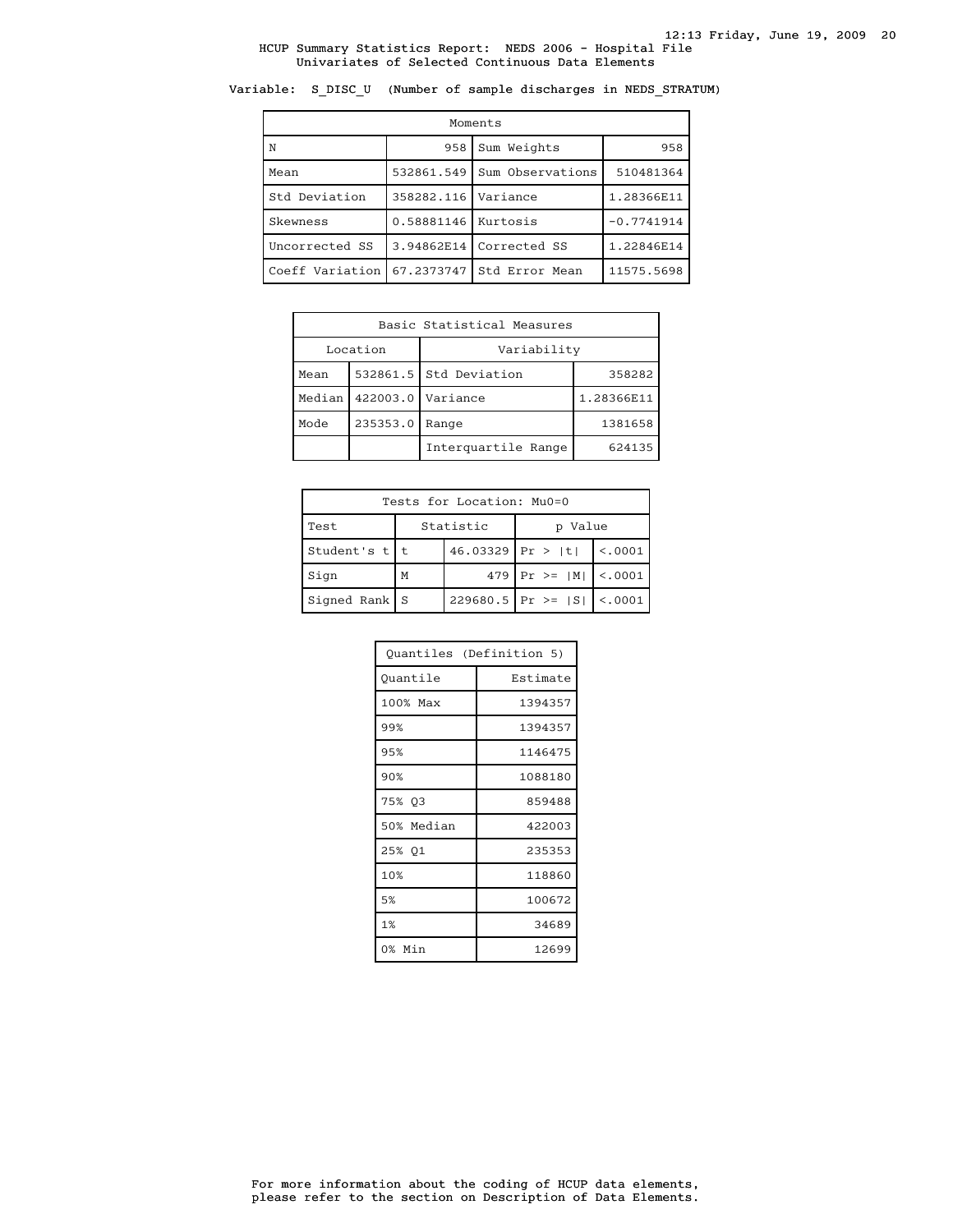Variable: S\_HOSP\_U (Number of sample hospitals in NEDS\_STRATUM)

| Moments         |                       |                  |              |  |
|-----------------|-----------------------|------------------|--------------|--|
| $\overline{N}$  | 958                   | Sum Weights      | 958          |  |
| Mean            | 24.440501             | Sum Observations | 23414        |  |
| Std Deviation   | 13.9481091            | Variance         | 194.549748   |  |
| Skewness        | 0.26881522   Kurtosis |                  | $-0.9455516$ |  |
| Uncorrected SS  | 758434                | Corrected SS     | 186184.109   |  |
| Coeff Variation | 57.0696529            | Std Error Mean   | 0.45064295   |  |

| Basic Statistical Measures       |  |                        |          |  |
|----------------------------------|--|------------------------|----------|--|
| Location                         |  | Variability            |          |  |
| Mean                             |  | 24.44050 Std Deviation | 13.94811 |  |
| 23,00000<br>Median  <br>Variance |  | 194.54975              |          |  |
| 16.00000<br>Mode                 |  | Range                  | 51,00000 |  |
|                                  |  | Interguartile Range    | 23,00000 |  |

| Tests for Location: Mu0=0 |                    |           |                               |                |
|---------------------------|--------------------|-----------|-------------------------------|----------------|
| Test                      |                    | Statistic | p Value                       |                |
| Student's $t$   t         | $54.23474$ Pr >  t |           |                               | $\vert$ <.0001 |
| Sign                      | M                  |           | 479   Pr > = $ M $   < 0001   |                |
| $Signal Rank$ S           |                    |           | $229680.5$ Pr >= $ S $ <.0001 |                |

| Quantiles (Definition 5) |                |  |
|--------------------------|----------------|--|
| Quantile                 | Estimate       |  |
| 100% Max                 | 53             |  |
| 99%                      | 53             |  |
| 95%                      | 53             |  |
| 90%                      | 43             |  |
| 75% Q3                   | 37             |  |
| 50% Median               | 23             |  |
| 25% 01                   | 14             |  |
| 10%                      | 7              |  |
| 5%                       | $\overline{4}$ |  |
| 1%                       | 2              |  |
| 0% Min                   | 2              |  |